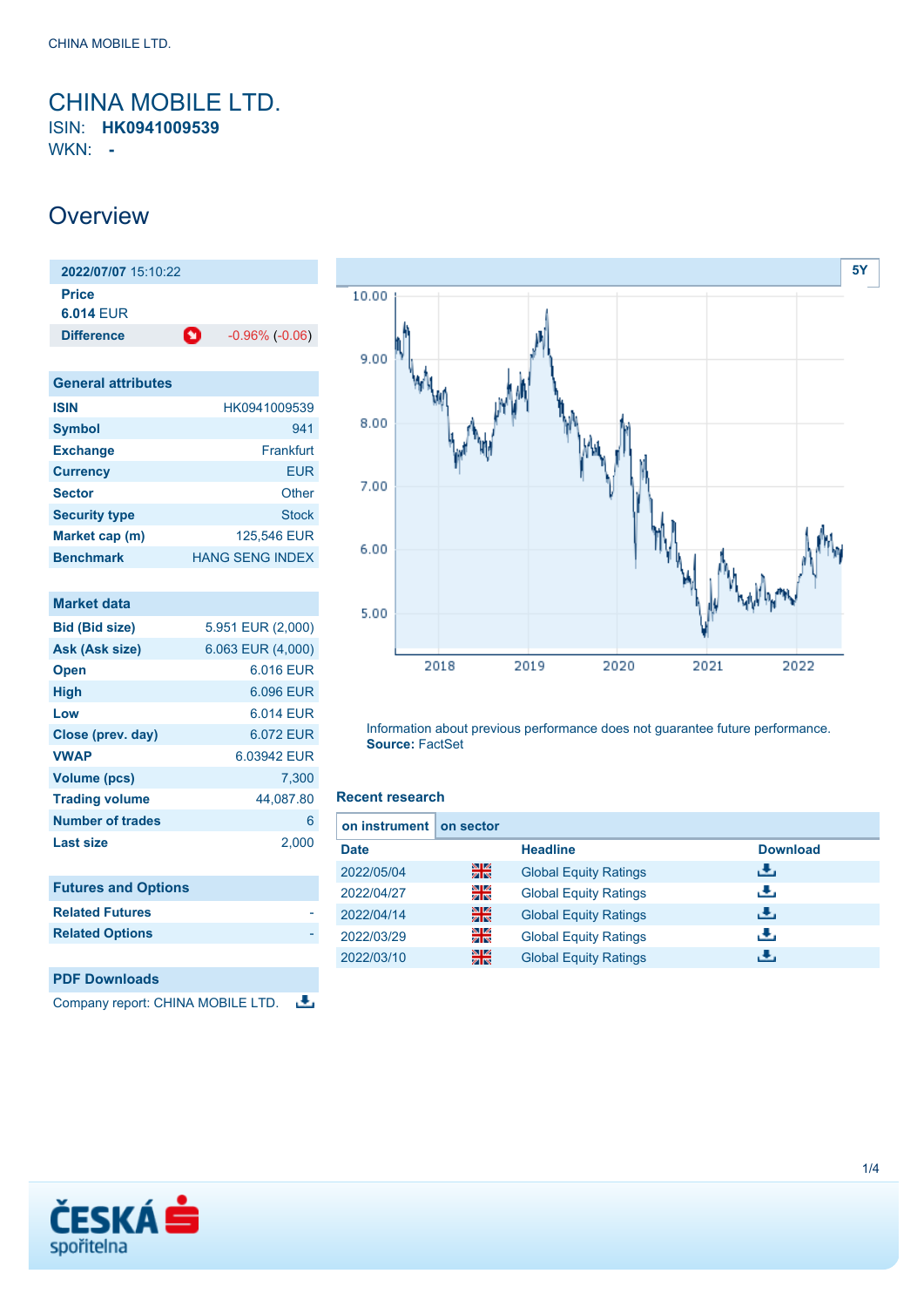# Details

**2022/07/07** 15:10:22 **Price 6.014** EUR

**Difference 1** -0.96% (-0.06)

| <b>General attributes</b> |                        |
|---------------------------|------------------------|
| <b>ISIN</b>               | HK0941009539           |
| <b>Symbol</b>             | 941                    |
| <b>Exchange</b>           | Frankfurt              |
| <b>Currency</b>           | EUR                    |
| <b>Sector</b>             | Other                  |
| <b>Security type</b>      | Stock                  |
| Market cap (m)            | 125,546 EUR            |
| <b>Benchmark</b>          | <b>HANG SENG INDEX</b> |

| Market data             |                   |
|-------------------------|-------------------|
| <b>Bid (Bid size)</b>   | 5.951 EUR (2,000) |
| Ask (Ask size)          | 6.063 EUR (4,000) |
| <b>Open</b>             | 6.016 EUR         |
| <b>High</b>             | 6.096 EUR         |
| Low                     | 6.014 FUR         |
| Close (prev. day)       | 6.072 FUR         |
| <b>VWAP</b>             | 6.03942 FUR       |
| <b>Volume (pcs)</b>     | 7.300             |
| <b>Trading volume</b>   | 44,087.80         |
| <b>Number of trades</b> | 6                 |
| Last size               | 2,000             |

| <b>Performance and Risk</b> |           |           |           |  |
|-----------------------------|-----------|-----------|-----------|--|
|                             | 6m        | 1Y        | 3Y        |  |
| <b>Perf</b> (%)             | $+10.54%$ | $+18.16%$ | $-25.50%$ |  |
| Perf (abs.)                 | $+0.58$   | $+0.93$   | $-2.08$   |  |
| <b>Beta</b>                 | 0.38      | 0.37      | 0.25      |  |
| <b>Volatility</b>           | 26.86     | 24.50     | 28.82     |  |



Information about previous performance does not guarantee future performance. **Source:** FactSet

| <b>Price data</b>                           |                        |
|---------------------------------------------|------------------------|
| Ø price 5 days   Ø volume 5 days (pcs.)     | 5.959 EUR (6,226)      |
| Ø price 30 days   Ø volume 30 days (pcs.)   | 5.940 EUR (8,195)      |
| Ø price 100 days   Ø volume 100 days (pcs.) | 6.000 EUR (20,415)     |
| Ø price 250 days   Ø volume 250 days (pcs.) | 5.629 EUR (29,463)     |
| <b>YTD High   date</b>                      | 6.449 EUR (2022/02/09) |
| <b>YTD Low   date</b>                       | 5.204 EUR (2022/01/03) |
| 52 Weeks High   date                        | 6.449 EUR (2022/02/09) |
| 52 Weeks Low   date                         | 4.994 EUR (2021/07/12) |

### **All listings for CHINA MOBILE LTD.**

| Exchange $\Box$           | <b>Date</b>    | <b>Time Price</b> |                         | <b>Trading volume</b><br>(mio.) | <b>Number of</b><br>trades |
|---------------------------|----------------|-------------------|-------------------------|---------------------------------|----------------------------|
| Tradegate                 | 29             |                   | 2021/03/ 22:26 5.61 EUR | 0.35                            | 55                         |
| <b>Stuttgart FXplus</b>   | 2021/04/<br>30 |                   | 08:30 5.487 HKD 0.00    |                                 | 2                          |
| <b>Stuttgart</b>          | 2022/07/<br>07 |                   | 08:04 6.00 EUR          | 0.00                            | 1                          |
| <b>SIX Swiss Exchange</b> | 10             |                   | 2020/02/ 17:36 8.30 CHF | 0.00                            | 1                          |
| <b>Munich</b>             | 2022/07/       |                   | 08:02 6.016 EUR 0.00    |                                 | 1                          |

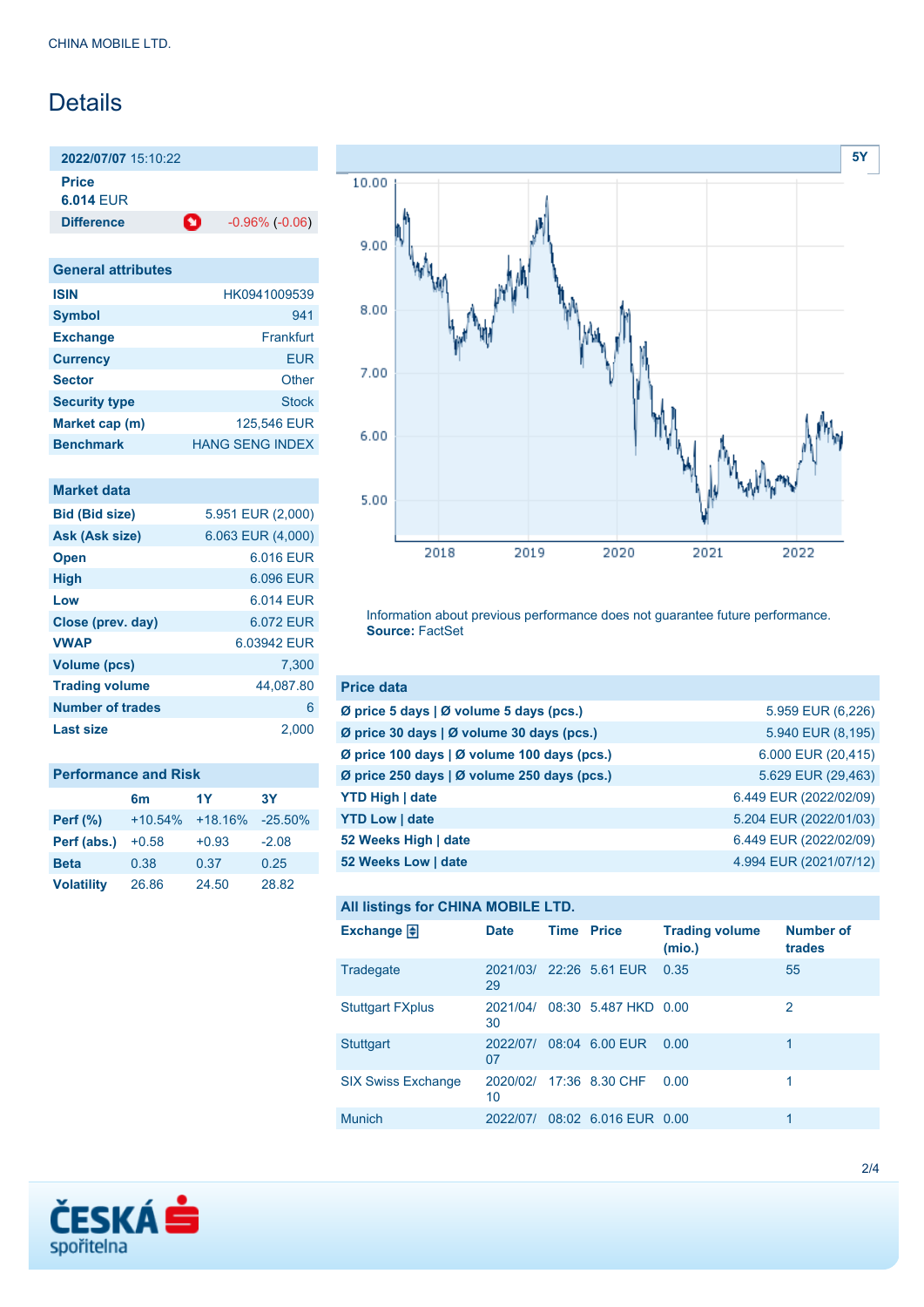|                             | 07 |                               |      |    |
|-----------------------------|----|-------------------------------|------|----|
| Hong Kong Stock<br>Exchange | 07 | 2022/07/ 10:08 49.05 HKD -    |      |    |
| Hanover                     | 07 | 2022/07/ 08:06 6.01 EUR       | 0.00 |    |
| Hamburg                     | 07 | 2022/07/ 08:06 6.01 EUR       | 0.00 |    |
| Frankfurt                   | 07 | 2022/07/ 15:10 6.014 EUR 0.04 |      | 6  |
| <b>Duesseldorf</b>          | 07 | 2022/07/ 17:00 5.998 EUR 0.00 |      | 11 |